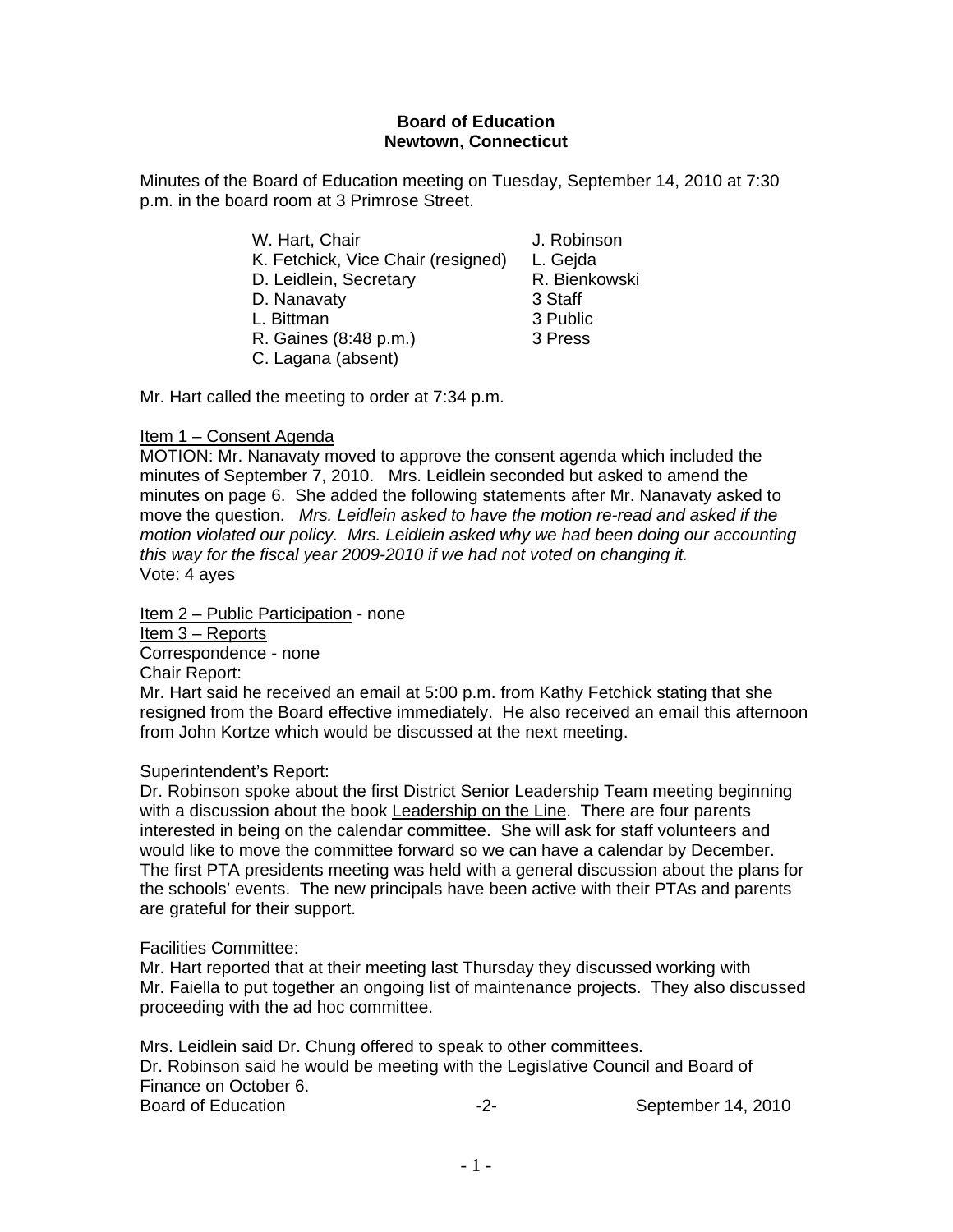Financial Report:

MOTION: Mr. Nanavaty moved to approve the financial report for the month ending August 31, 2010. Mrs. Bittman seconded. Vote: 4 ayes

Mr. Bienkowski highlighted areas of the financial report which presented information for the months of July and August. Overall we are in the black at this time.

Mrs. Leidlein asked if the auditor's report would be presented to the Board. Mr. Bienkowski said the annual audit report to the Board of Finance is the Town audit report which includes the Board of Education. If we had a separate audit we would have to pay for it. It has never been discussed with the Board and is usually not completed until December.

Mrs. Leidlein asked how much money we saved in salaries that enabled the lead teacher for Head O'Meadow School to be hired.

Mr. Bienkowski said we have a salary account report that compares those who left and those we hired. There are still some needs such as a vacancy at Reed and various step movements for some staff.

Mrs. Leidlein said she assumed the Middle Gate teacher who went into that position had to be replaced.

Dr. Robinson said when she moved to Head O'Meadow School, a teacher from another school transferred to Middle Gate. A teacher who was in a .5 position moved into that vacancy.

Mrs. Leidlein asked if all of the teachers who were laid off due to enrollment at the elementary level been rehired in the district.

Dr. Robinson said everyone has found a job at the elementary level.

Mrs. Leidlein asked for figures on those personnel changes. We had money to save on early retirement and resignations and asked for that amount. Mrs. Bittman asked for more detail on the elementary teachers who were laid off.

Dr. Robinson said as teachers retired or left the district we were able to bring teachers back. We were still down by eight positions but were able by attrition to bring those people back.

Mr. Nanavaty said he wanted to see the breakdown of savings to be able to have the funds for the lead teacher. What did it cost us out of pocket for that position? Dr. Robinson said 11 people retired plus there were unexpected resignations which gave us the difference.

Mrs. Leidlein asked if the amount for pay for play would be increasing because we increased the amount to pay.

Mrs. Bittman said there should be an income line to our district not to the town.

Vote: 4 ayes

| Board of Education |  | September 14, 2010 |
|--------------------|--|--------------------|
|--------------------|--|--------------------|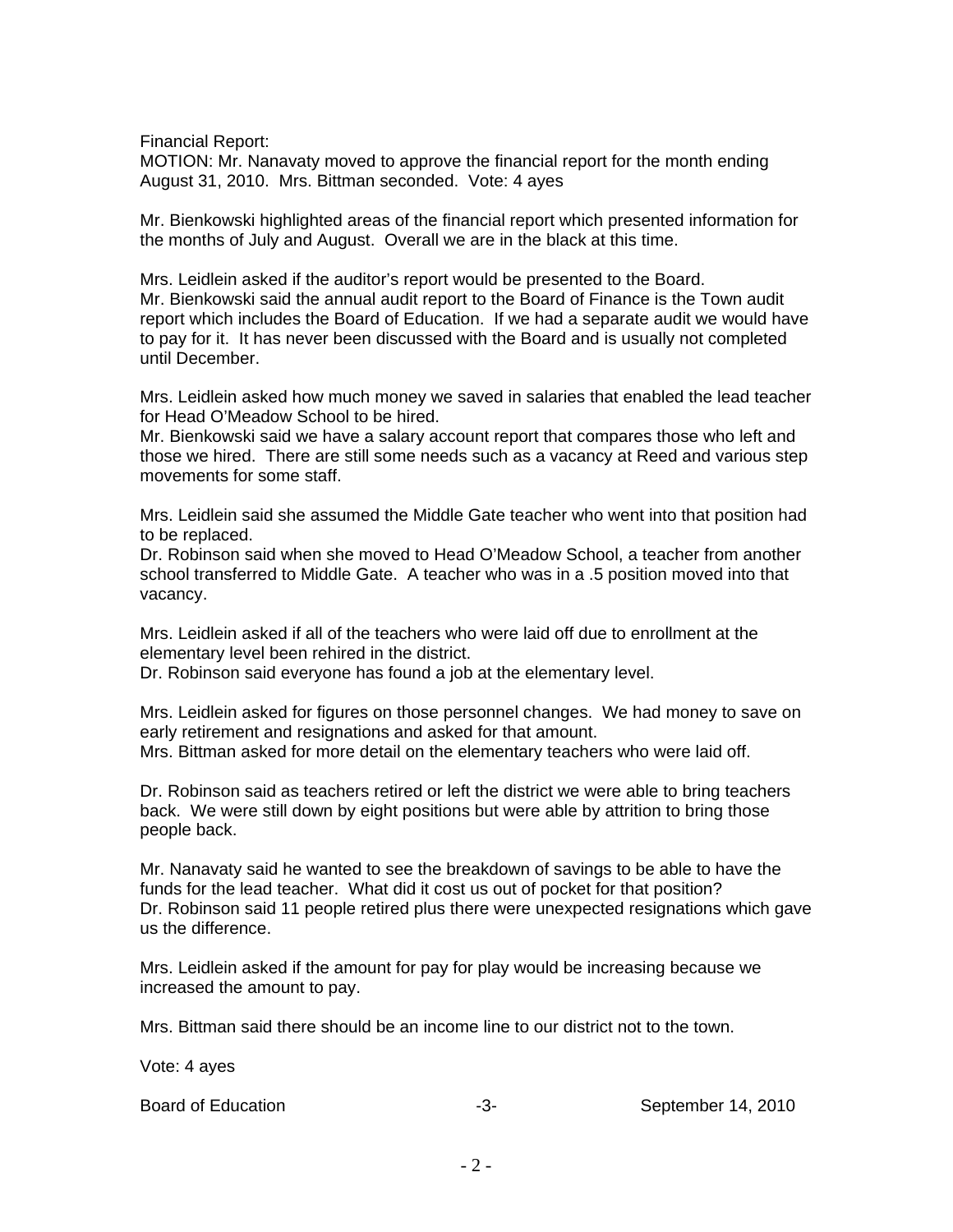#### Summer School Report:

Elissa Gellis, Director of Continuing Education, spoke about the summer school program. This year's program showed an increase over last year. The high school and middle school programs are self supporting. The K-6 and 9-12 summer school programs were held at Reed Intermediate School this year because of the construction work at the high school.

#### Item 5 – New Business

School Counseling Curriculum:

Cathy Ostar, Director of Guidance, said the Standards and Objectives were taken directly from the document published by the Connecticut State Department of Education in 2008. The goals behind this are to reach more students by having a variety of programs. This started three years ago running workshops for freshmen during their free periods.

Mr. Nanavaty said that by adopting this program we will be able to standardize the services from the counselors.

MOTION: Mrs. Leidlein moved that the Board of Education approve the Standards and Objectives for the School Counseling Curriculum. Mrs. Bittman seconded. Vote: 4 ayes

#### Item 3 – Reports (continued)

CAPT/ACT/SAT Report:

Mr. Dumais spoke about the results of ACT which is the college readiness test. There were 237 students who took this test. SAT results were presented. Last year 334 seniors took this test. Advanced placement testing was the highest with 333 students taking 602 tests.

Mr. Gaines joined the meeting at 8:48 p.m.

Mrs. Leidlein asked what the difficulty level was between the CAPT test and the CMT.

Mr. Dumais said the CAPT encompasses more material but the same types of skills are being tested. The CAPT test is a very good gauge of student understanding.

Mrs. Bittman asked if the CMT results can indicate future performance on the SAT or ACT.

Mr. Dumais said we haven't done a study on Newtown data. In other studies the CMT is not an indicator on how they would do on the other tests.

Mr. Nanavaty said the DRG range is decreasing so Newtown is finding itself on the bottom. What does that mean to us?

Mr. Dumais said the important thing is that whatever efforts we currently put in we are still dramatically falling behind each year. We have to increase the slope by shortening the timeline on how we address it. Unfortunately, we are at the top of DRG for students per teacher.

Dr. Robinson said that regarding our CMTs our lower areas are reading, writing and science scores. Newtown has remained flat for about six years. Our per pupil

Board of Education **Container 14** and the september 14, 2010 **September 14**, 2010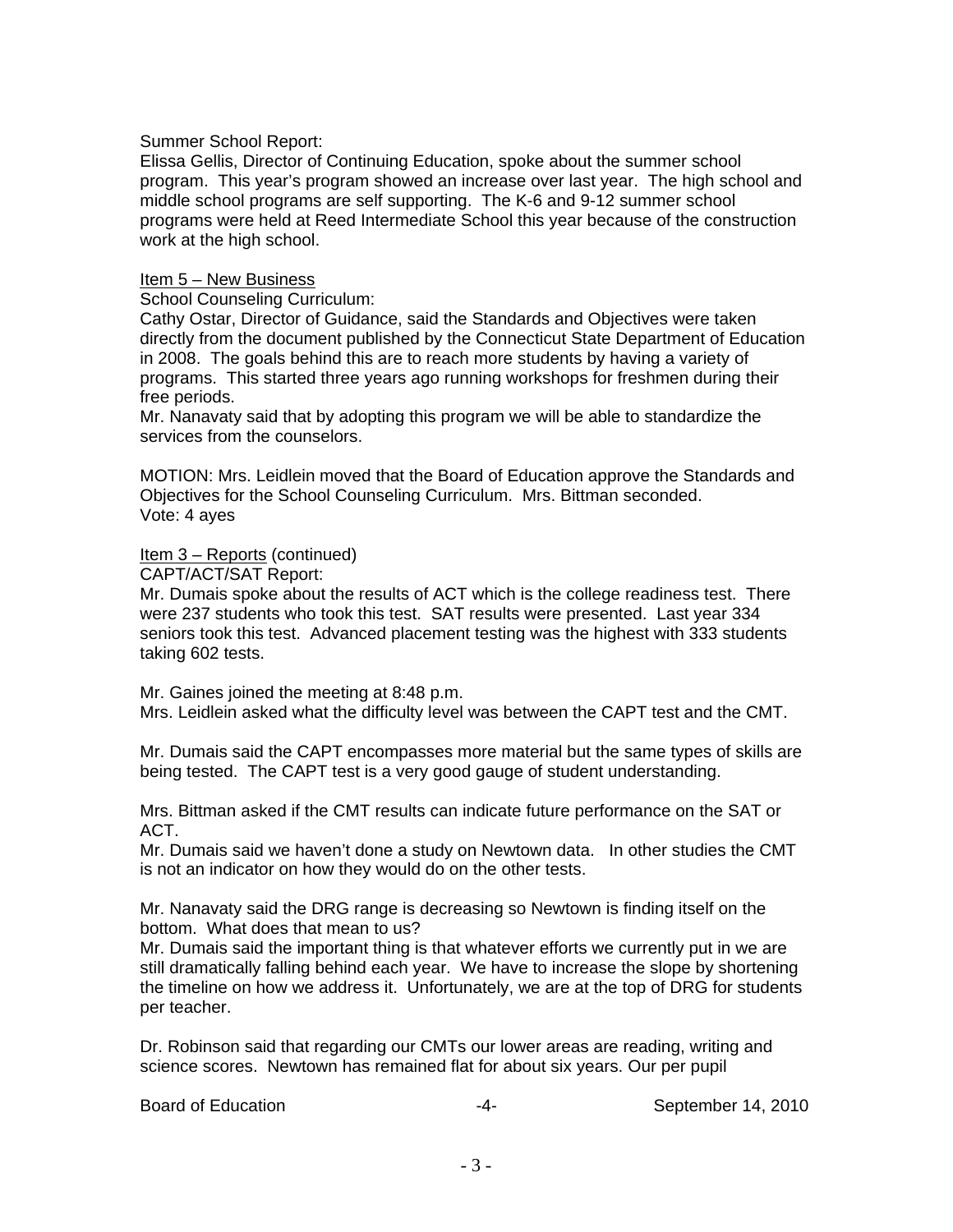expenditures are low. We've cut back on curriculum development because of budget issues. All of these things are starting to show. We have classrooms with high numbers. She is not happy with the results. The community has to unite to help make differences.

Dr. Gejda said the CAPT assessment is reading and writing across the content areas. Each year we look for a more sophisticated response.

#### Item 4- Old Business

High School Expansion Project Update:

Mr. Dumais said the new classrooms should be completed by the beginning of October. He would like to move overnight on November 1 because we need teacher time to unpack critical items when students not there on November 2. If it will be ready sooner Morganti may pay to move on the weekend. The site work is on schedule. The turf is substantially complete. The next big item is the gym. Morganti said November 22 was the deadline. Right now we have an issue without having the pool. Oxford High School let us use theirs but we lost three days because of bad chlorine levels. Currently we cannot get a guarantee that it is safe to use a lift for the gym so scaffolds will have to be set up to do the work.

Mr. Nanavaty asked if the Morganti site manager was taking steps to assure we would be in there by November 22. He said they are having difficulty getting sub-contractors to agree to that date. There are three superintendents on the site.

There was a discussion about the need for a new greenhouse because the original building could not be moved and reassembled in the new location. The new greenhouse had to be designed to meet code requirements. This was presented to the Public Building and Site Commission by the architects.

Dr. Robinson said because it is classroom space it has to meet the codes.

District Goals/Objectives:

Mr. Hart said we need to recognize our mission as education. The Board reviewed the goals that were presented and offered suggestions.

Mr. Hart feels we need to look at improving the quality of education. Mrs. Leidlein felt we should research the possibility of having a full-day kindergarten program.

Mr. Gaines said that improvement in writing will also help to improve CMT results. They are not stand alone goals. He asked if we should address what No Child Left Behind mandates. We should keep reminding ourselves that there are some unfunded mandates. They should be included as we head toward our goal.

Dr. Robinson said this year all our schools made AYP. That is part of our continuous improvement process.

Mr. Hart would consolidate the goal suggestions and share them with the Board.

Item 5 – Old Business (continued)

Fairfield Hills Property:

Mr. Nanavaty spoke about Kent House which was offered to the Board of Education. As president of Education Connection he asked if with their backing, we could get State Board of Education **-5-** September 14, 2010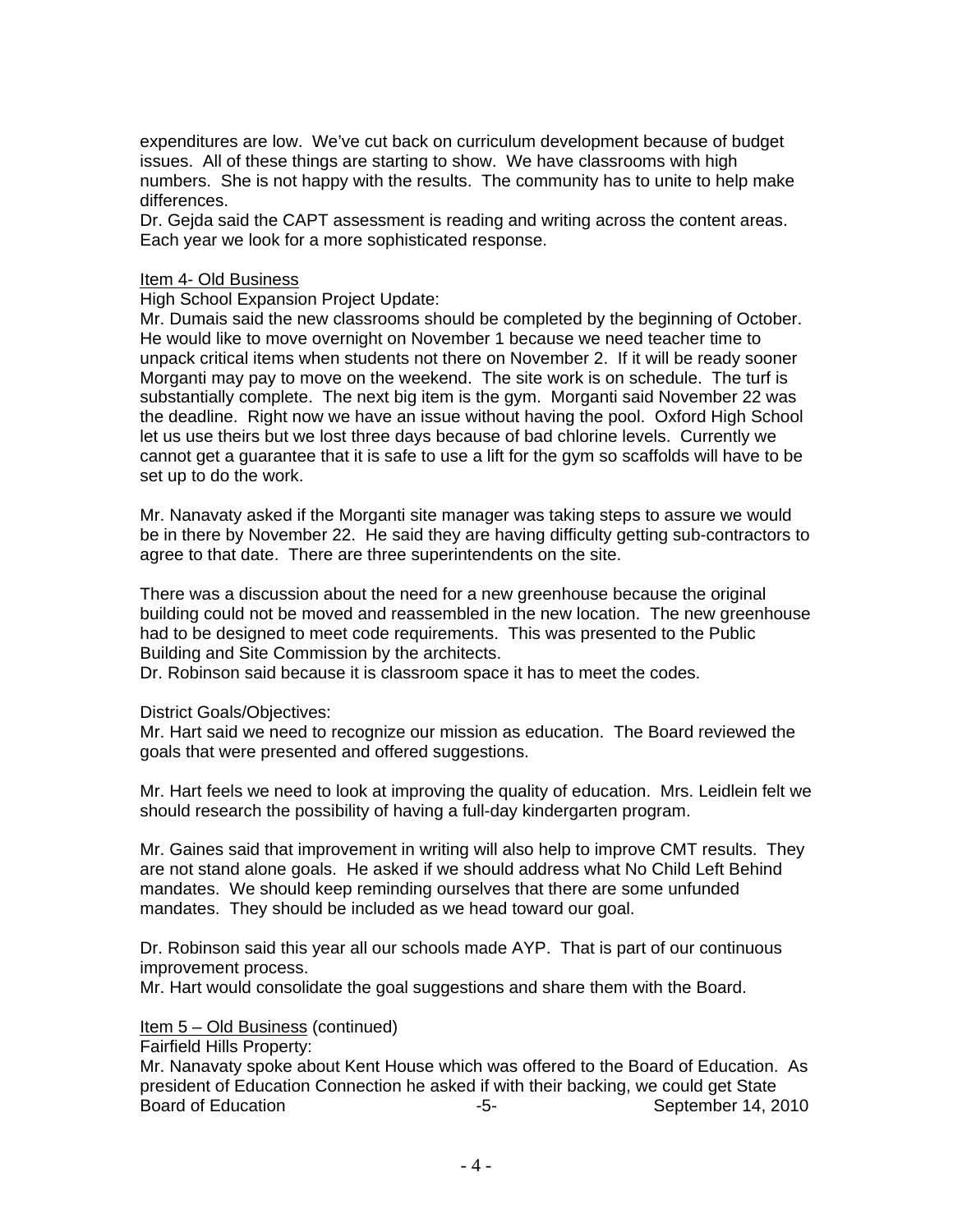approval to have a magnet school for performing arts, theater, music and technology in that building. His concern is if we are looking at other cuts he doesn't not want to lose it for Newtown students. It would help Education Connection if we didn't have to look for property. He is looking for the Board's support.

#### Mr. Gaines was in favor of pursuing this.

Mrs. Leidlein would like to hear the Education Connection proposal. Also, the Board should look at other options for using the property before a decision was made. Mrs. Bittman said children in the community are interested in the arts. She feels it is important for them to feel part of their home school.

Mr. Nanavaty said the CES magnet school is part-time school. Students go to their home school for common core subjects and then go to the magnet school in the afternoon. We would be starting at the high school level. The students would come from towns overseen by Education Connection. They have a transportation system so we may be able to work on funding for that. The location is right off of I-84 and it would pull from minority areas also. If we get a buy-in from the state this Board has to be willing to give up their use of Fairfield Hills.

Mr. Hart feels this would be a wonderful use of part of Fairfield Hills. We may want to approach Fairfield Hills Authority with this proposal.

Dr. Robinson said she's had a lot of experience with the Regional Center for the Arts at CES and has already called the State on this. We would have to write ed specs for it and meet with the Boards of the other districts. We would require a 50-50 ratio of urban/suburban students. The program usually runs 1:00 to 5:00 p.m.

Mr. Gaines said we also have the Edmond Town Hall with a stage and offices which might be able to be used for a small group.

Mrs. Leidlein said if we need to expand in the future and lose Kent House she wants to know if there would be any other property for us.

Item 6 – Public Participation - none

Item 7 – Executive Session

MOTION: Mrs. Bittman moved to go into executive session for the purpose of a staff request for a leave of absence and invited Dr. Robinson. Mrs. Leidlein seconded. Vote: 5 ayes

Item 8 – Public Session for Vote

MOTION: Mr. Gaines moved to approve the leave of absence as requested. Mrs. Leidlein seconded. Vote: 5 ayes

MOTION: Mrs. Bittman moved to adjourn. Mrs. Leidlein seconded. Vote: 5 ayes Item 9 – Adjournment

The meeting adjourned at 10:18 p.m.

Respectfully submitted:

 Debbie Leidlein **Secretary** 

 $\overline{\phantom{a}}$  , and the contract of the contract of the contract of the contract of the contract of the contract of the contract of the contract of the contract of the contract of the contract of the contract of the contrac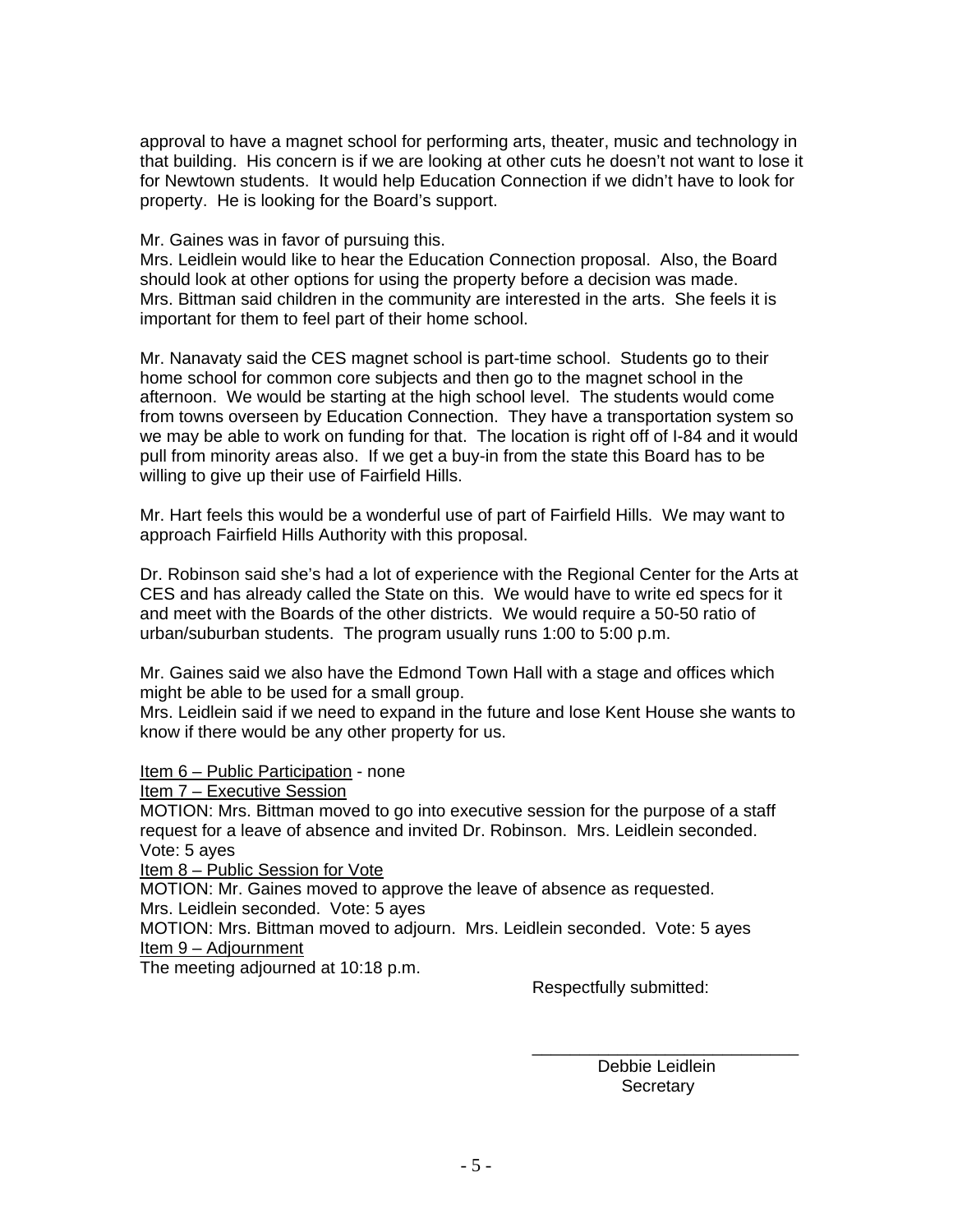#### **NEWTOWN BOARD OF EDUCATION MONTHLY FINANCIAL REPORT AUGUST 31, 2010**

#### **SUMMARY**

Information available for the first financial report in fiscal year 2010-11 is limited at this time. This is generally the case as anticipated obligations will show as budgeted numbers or balances until the account-by-account analysis progresses. Any event that would negatively impact our budget as the school year progresses would be addressed and brought forward immediately. Routine account analyses begin as time allows.

July and August presented particular challenges for the Business Office staff as there had been significant changes made in the automation process, which were not adequately established. Additionally, the elimination of the accounting supervisor position effective June 30 required a delegation of duties that caused an unstable management situation in the Business Office. Therefore, the most critical operational functions have been the main focus, such as preparing for new payroll, updating personnel information, creating the new budget, satisfying Internal Revenue Service and Teacher's Retirement Board requirements, implementing new benefit plans for the teacher's Health Savings Account, completing year-end data, filing state reports, working with auditors, patching data holes and omissions from last year, and continuing to steer the ship. Additionally the consultant linking the budget, financial and accounting systems reports has not completed all the required linking.

The budget is tight and will be monitored closely with important issues identified as quickly as we become aware of them. With this in mind, the few account categories that impact our financial condition right now are highlighted below:

#### **Accounts in Need**

| <b>Tuition – Out of District</b>                    | (\$914,972) Encumbrances for children's facility<br>placements. Excess cost grant<br>reimbursement has not been calculated at<br>this time, but is expected to cover this need.                                          |
|-----------------------------------------------------|--------------------------------------------------------------------------------------------------------------------------------------------------------------------------------------------------------------------------|
| <b>Accounts With Balances</b>                       |                                                                                                                                                                                                                          |
| <b>Administrative Salaries</b>                      | \$13,710 Elimination of stipends and raises                                                                                                                                                                              |
| <b>Teachers &amp; Specialists Salaries \$98,606</b> | Current balance with staffing changes and<br>information to date, degree changes need to<br>still be addressed, a part time art teacher<br>needs to be filled along with correcting some<br>other problem areas at Reed. |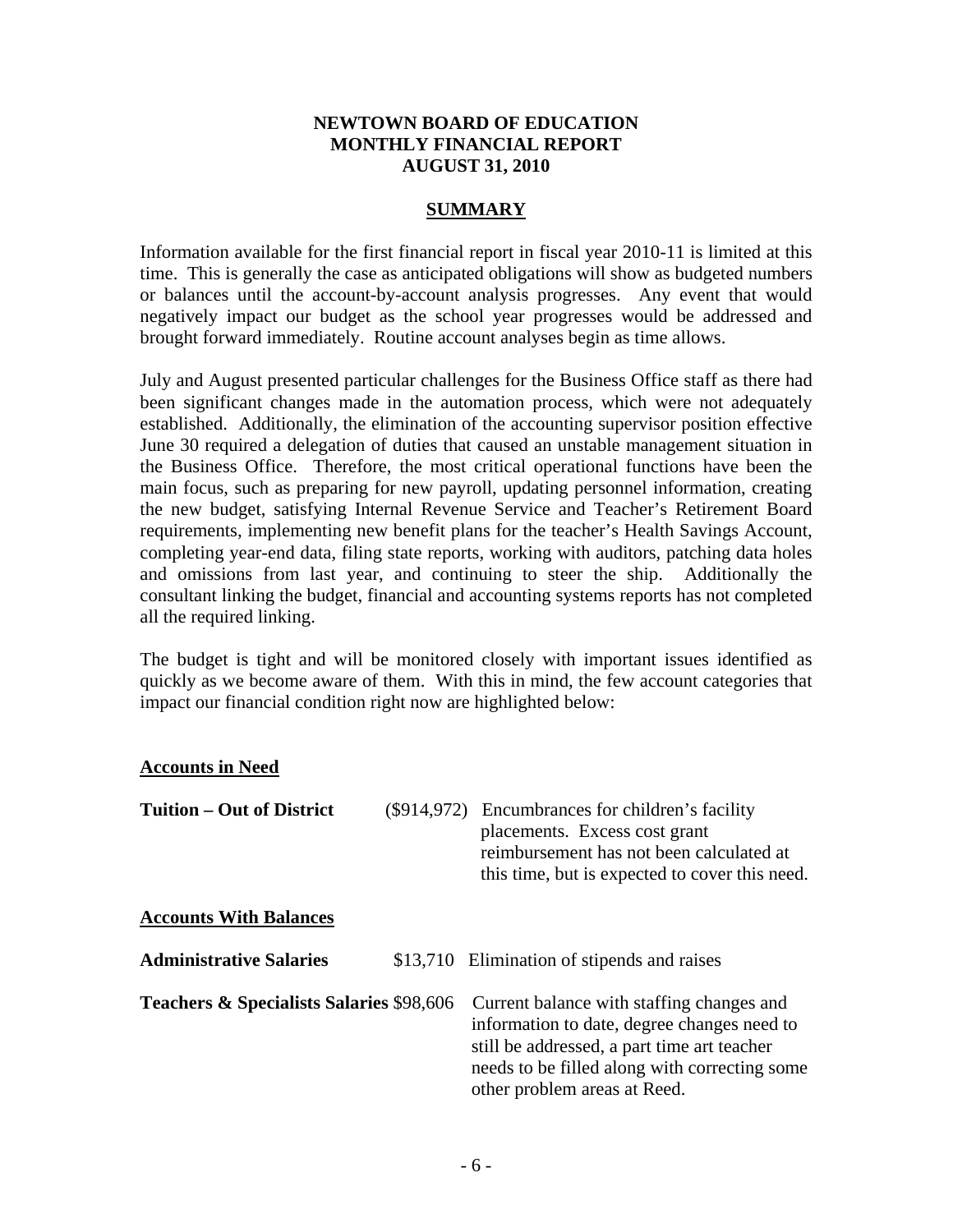|  | <b>Unemployment Compensation</b> \$40,641 Based on historical payments and the most |
|--|-------------------------------------------------------------------------------------|
|  | recent fiscal years results, a rough estimate                                       |
|  | assumes a balance will be available.                                                |

Workers Compensation \$40,570 Newtown's claim/loss results have improved significantly. Our broker convinced CIRMA to waive the 15% increase that they had previously indicated would be applied to the renewal. The anticipated \$5,000 allows for potential adjustments due to audits.

**Insurance – Property & Liability** \$14,123 Current balance based on established July 1 renewal premiums would provide a balance of \$25,123. However we need to make estimated allowances for the High School when it gets turned over and for potential premium reviews, adjustments or audits. Our reserve for these items is set at \$11,000...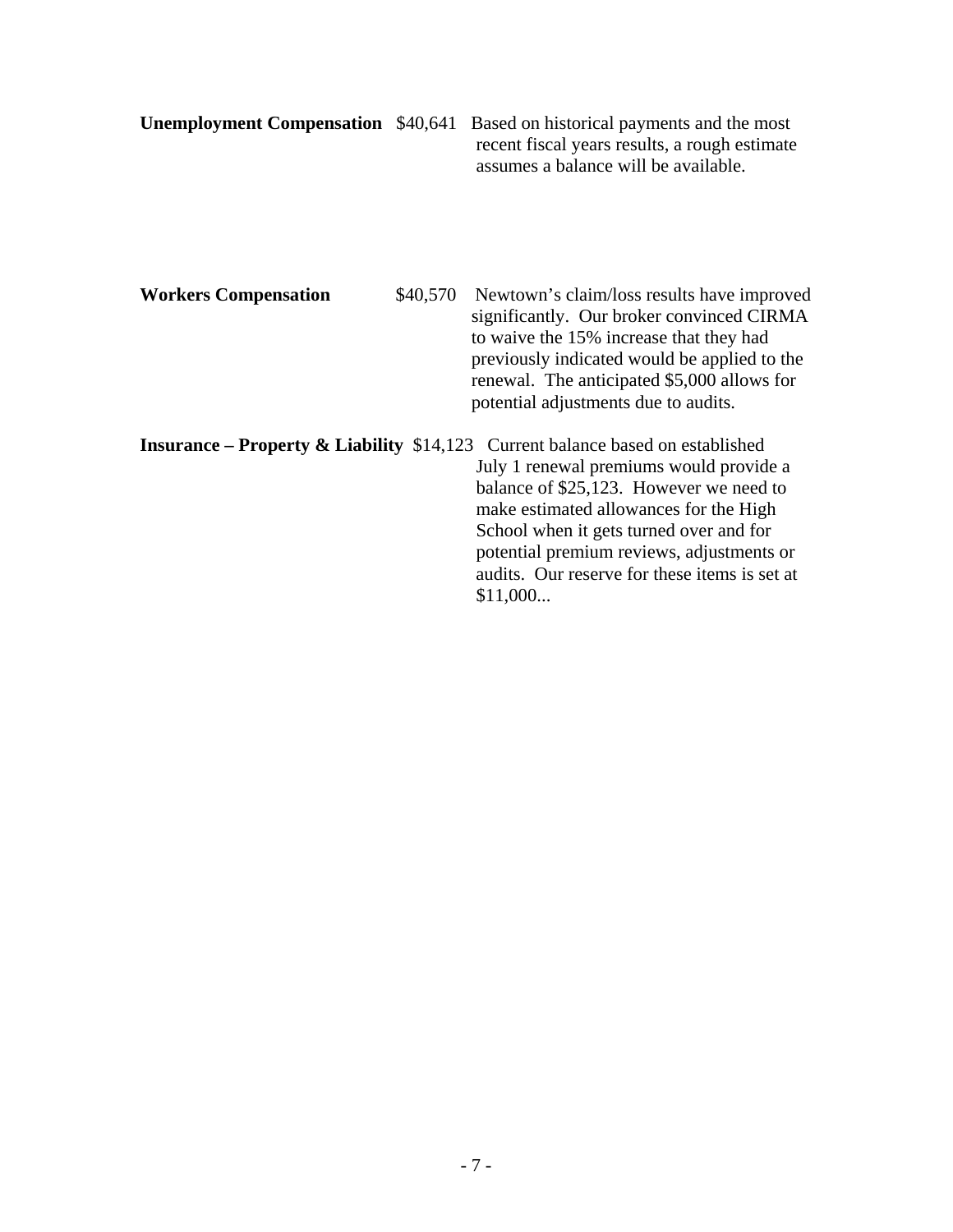## **EXPENSE CATEGORY CONDITIONS**

This section of the monthly narrative report provides information on various expense categories projected to be in need including a list of categories with available funding in other expenses to help balance the shortfall...

#### **100 SALARIES**

No issues at this time.

#### **200 EMPLOYEE BENEFITS**

No analysis performed yet on current employee enrollment in the Medical and Dental Insurance accounts. Any balance will vary due to changes in employee contributions for health insurance. Unemployment Compensation is estimated to have an available balance of \$40,641 due to the historical participation in the program. Workers' Compensation indicates a balance of \$40,570 based on actual premium costs determined by CIRMA.

## **300 PROFESSIONAL EDUCATIONAL SERVICES**

No issues at this time.

## **400 PURCHASED PROPERTY SERVICES**

No issues at this time.

## **500 OTHER PURCHASED SERVICES**

The largest need depicted now is in Special Education Services – Tuition for out-ofdistrict placements. Excess Cost grant reimbursement has not been calculated at this time, but is expected to cover this need.

#### **600 SUPPLIES**

No issues at this time.

#### **700 PROPERTY**

No issues at this time.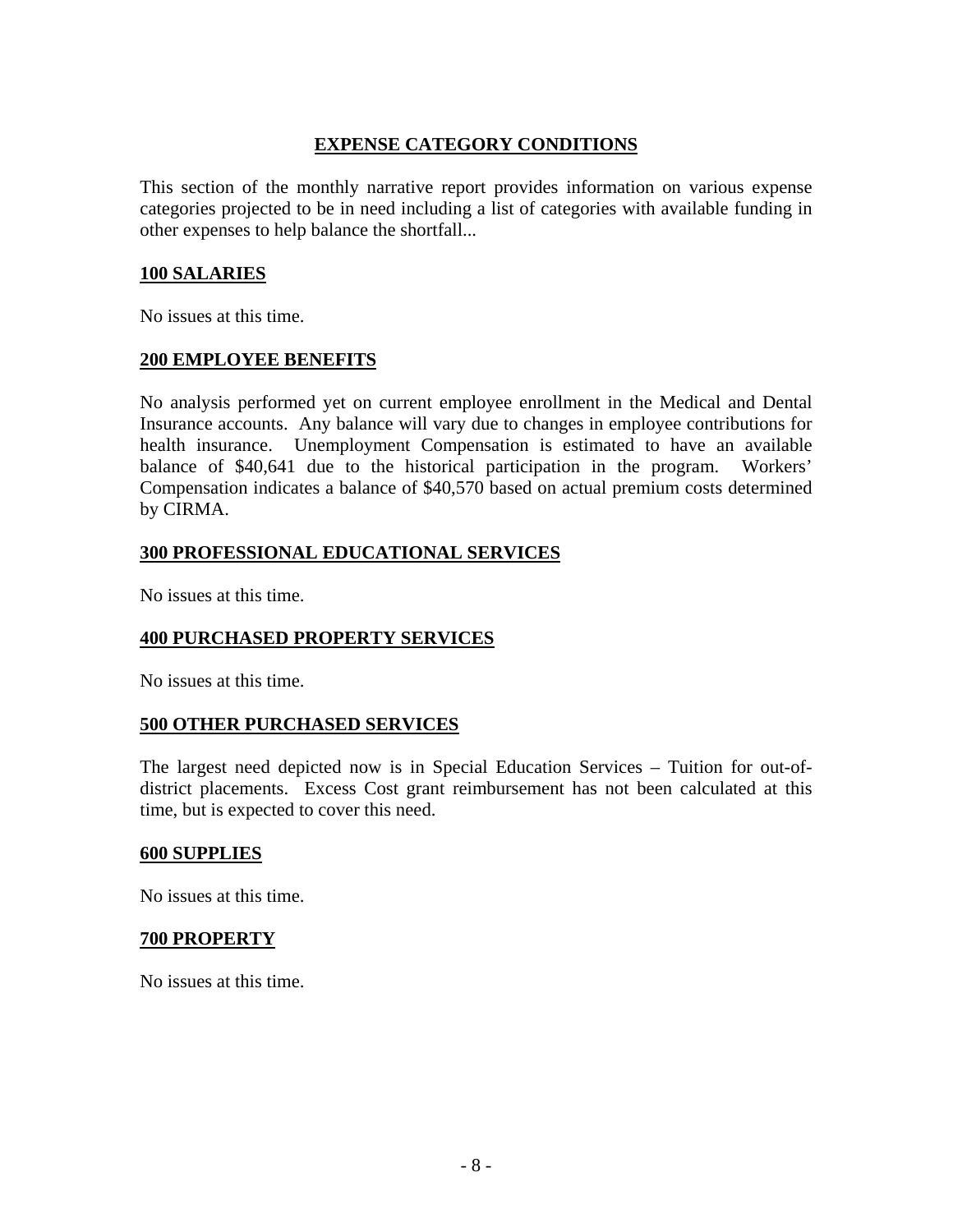## **TERMS AND DEFINITIONS**

The Newtown Board of Education's Monthly Financial Report provides summary financial information in the following areas:

- Object Code a service or commodity obtained as the result of a specific expenditure defined by eight (of the nine) categories: Salaries, Employee Benefits, Professional Services, Purchased Property Services, Other Purchased Services, Supplies, Property and Miscellaneous.
- Expense Category further defines the type of expense by Object Code
- Approved Budget indicates a town approved financial plan used by the school district to achieve its goals and objectives.
- Current Budget adjusts the Approved Budget calculating adjustments  $(+ or -)$  to the identified object codes.
- Year-To-Date Expended indicates the actual amount of cumulative expenditures processed by the school district through the month-end date indicated on the monthly budget summary report.
- Encumber indicates approved financial obligations of the school district as a result of employee salary contracts, purchasing agreements, purchase orders, or other identified obligations not processed for payment by the date indicated on the monthly budget summary report.
- Balance calculates object code account balances subtracting expenditures and encumbrances from the current budget amount indicating accounts with unobligated balances or anticipated deficits.
- Anticipated Obligations provides a method to forecast expense category fund balances that have not been approved (encumbered) but, are anticipated to be expended or remain with an account balance to maintain the budget funding level.

The monthly budget summary report also provides financial information on the Federal Stabilization Program (American Recovery and Reinvestment Act or ARRA), State of Connecticut grant reimbursement programs (Excess Cost Grant and Magnet Grant Transportation). These reimbursement grants/programs are used to supplement local school district budget programs as follows:

 ARRA – Stabilization Grants – As part of the American Recovery and Reinvestment Act of 2009 the Federal Government approved the State Fiscal Stabilization Fund program which provided stabilization grants for two years. These funds pass through the State of Connecticut allocated based on the "Education Cost Sharing" (ECS) grant and are used to supplant the State's reduction in ECS funding. Last year's two separate grants have been combined into one this year, providing the same level of funding. Separate accounting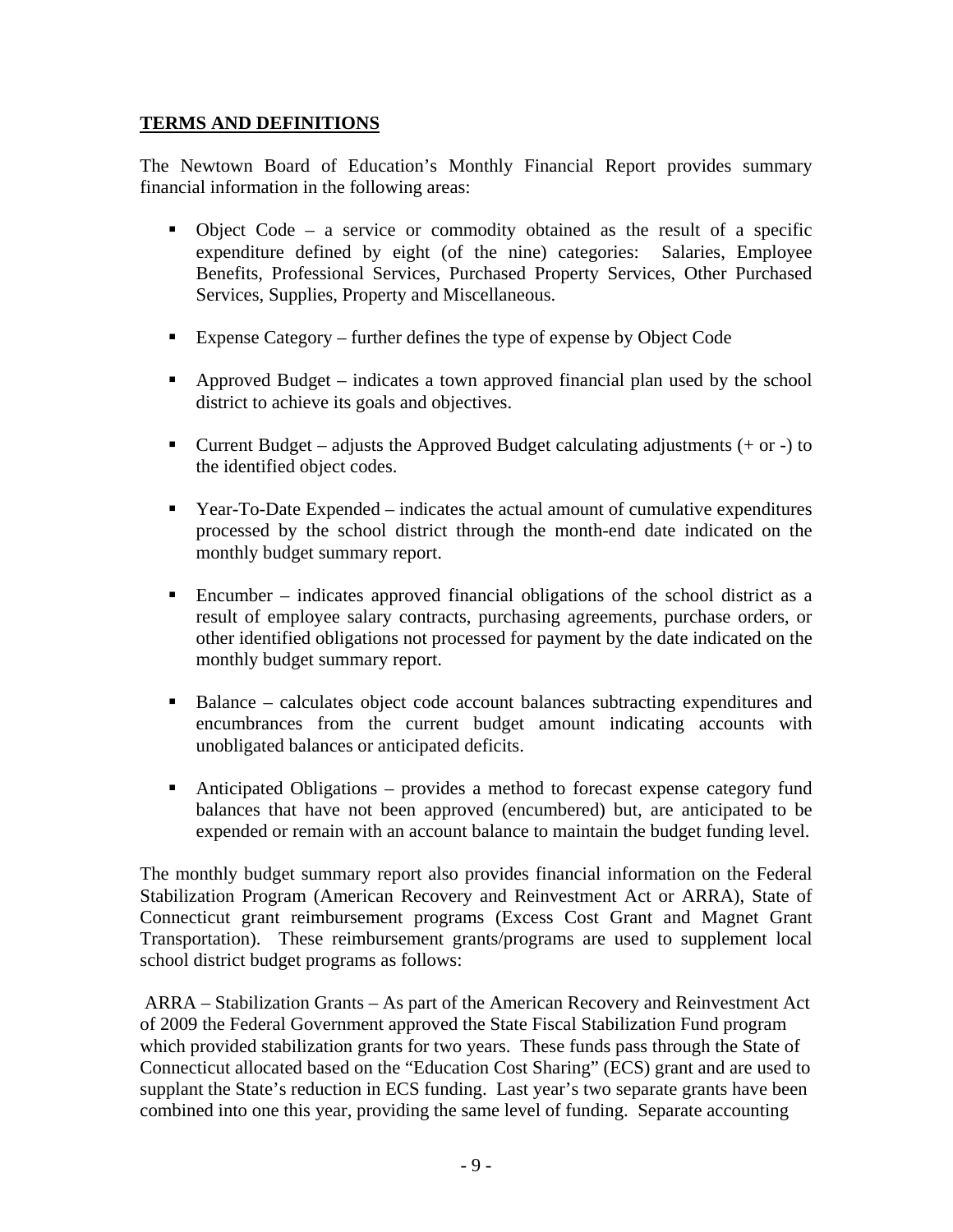for these funds is required and reporting of the numbers of staffing funded. However, because the Stabilization grant supplants ECS funds which are considered as revenue to the Town to support the Board of Education's budget, for budget purposes the Stabilization grant was budgeted as revenue to the Town. Including Stabilization grant expenditures as part of the Board's budget was necessary to maintain the Board's level of budget.

Excess Cost Grant – this State of Connecticut reimbursement grant is used to support local school districts for education costs of identified special education students whose annual education costs meet or exceed local education tuition rates by  $4\frac{1}{2}$ . Students placed by the Department of Child and Family Services (DCF) are reimbursed after the school district has meet the initial local education tuition rates. School districts report these costs annually in December and March of each fiscal year. State of Connecticut grant calculations are determined by reimbursing eligible costs (60%-100%) based on the SDE grant allocation. Current year detail changes will be forthcoming in future report narratives

Magnet Transportation Grant – provides reimbursement of \$1,300 for local students attending approved magnet school programs.

The last portion of the monthly budget summary reports school generated revenue fees that are anticipated revenue to the Town of Newtown. Fees include:

- High school fees for three identified program with the highest amount of fees anticipated from the high school sports participation fees,
- Building related fees for the use of the high school pool facility, and
- **Miscellaneous fees**

Providing current financial information to the Board of Education is essential in order to remain within the allotted budget while maintaining a financial spending plan that meets the mission and goals of Newtown Board of Education. Forecasting anticipated obligations on the financial plan will modify the fund balances required to end the fiscal year within the allotted budget.

Ronald Bienkowski Director of Business

September 10, 2010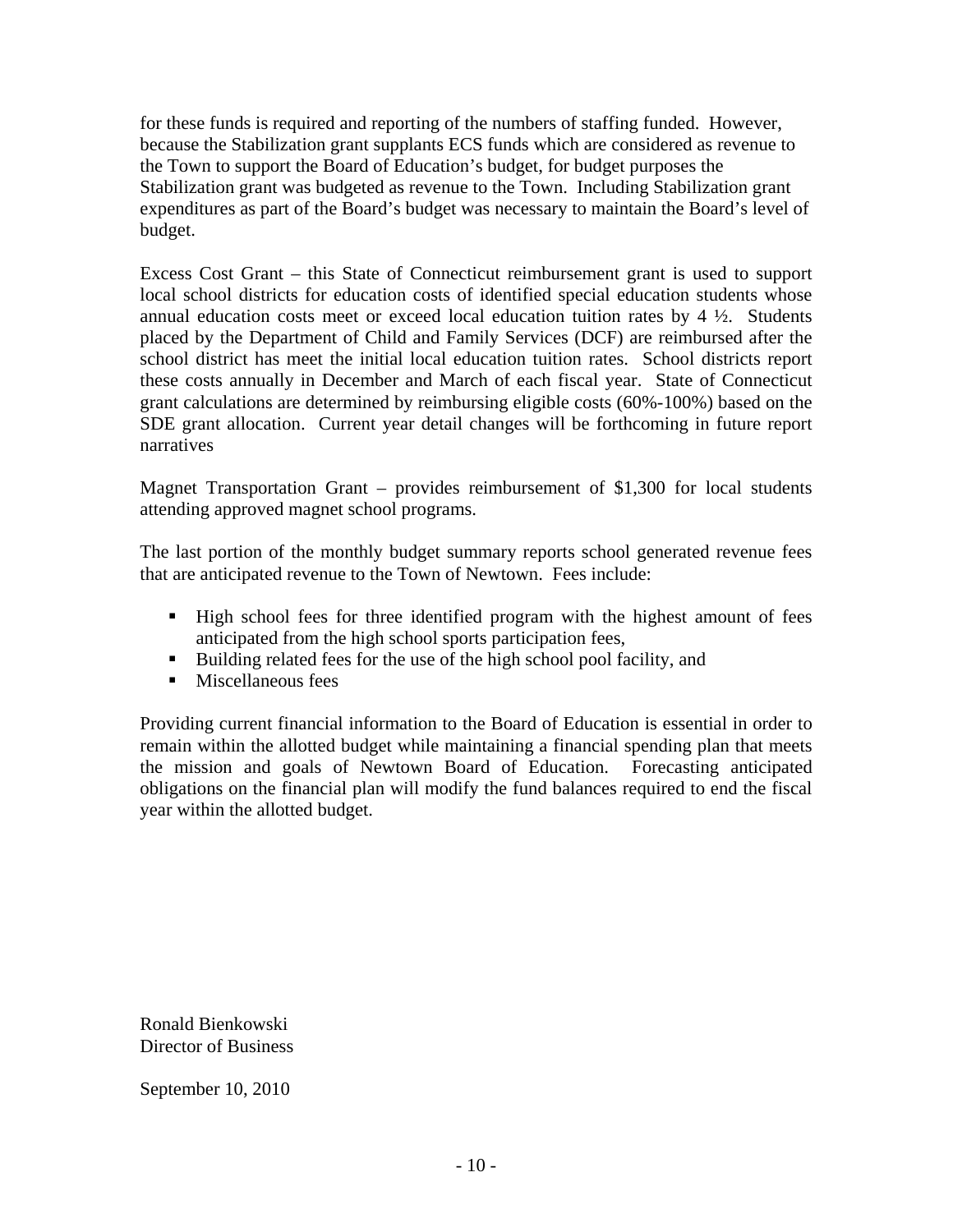#### BUDGET SUMMARY REPORT FOR THE MONTH ENDING - AUGUST 31, 2010

| <b>OBJECT</b><br><b>CODE</b> | <b>EXPENSE CATEGORY</b>                          | <b>APPROVED</b><br><b>BUDGET</b> |            | <b>CURRENT</b><br><b>BUDGET</b> |              | <b>YTD</b><br><b>EXPENDITURE ENCUMBER</b> |           |               |                |               | <b>BALANCE</b> | <b>ANTICIPATED</b><br><b>OBLIGATIONS</b> |             |               | <b>PROJECTED</b><br><b>BALANCE</b> |  |  |
|------------------------------|--------------------------------------------------|----------------------------------|------------|---------------------------------|--------------|-------------------------------------------|-----------|---------------|----------------|---------------|----------------|------------------------------------------|-------------|---------------|------------------------------------|--|--|
|                              | <b>GENERAL FUND BUDGET</b>                       |                                  |            |                                 |              |                                           |           |               |                |               |                |                                          |             |               |                                    |  |  |
| 100                          | <b>SALARIES</b>                                  | $\mathbb{S}$                     | 42,549,822 |                                 | \$41,945,604 | $\mathbf{\hat{S}}$                        | 2,577,704 |               | \$36,342,240   |               | \$3,025,660    |                                          | \$2,896,000 | $\mathsf{\$}$ | 129,660                            |  |  |
| 200                          | <b>EMPLOYEE BENEFITS</b>                         | <sup>\$</sup>                    | 10,725,687 |                                 | \$10,715,069 | <b>S</b>                                  | 2,633,094 | $\mathcal{S}$ | 816,536        |               | \$7,265,439    |                                          | \$7,183,000 | \$            | 82,439                             |  |  |
| 300                          | PROFESSIONAL SERVICES                            | $\mathcal{S}$                    | 552,878    | \$                              | 552,878      | <sup>\$</sup>                             | 64,089    | $\mathcal{S}$ | 78,068         | \$            | 410,721        |                                          | \$410,000   | \$            | 721                                |  |  |
| 400                          | PURCHASED PROPERTY SERV.                         | \$                               | 2,069,763  |                                 | \$2,069,763  | <sup>\$</sup>                             | 164,290   | $\mathcal{S}$ | 499,979        |               | \$1,405,494    |                                          | \$1,399,000 | \$            | 6,494                              |  |  |
| 500                          | <b>OTHER PURCHASED SERVICES</b>                  | $\mathcal{S}$                    | 6,231,040  |                                 | \$6,231,040  | <sup>\$</sup>                             | 650,539   | $\mathcal{S}$ | 1,718,312      |               | \$3,862,189    |                                          | \$4,760,037 | $\mathbb{S}$  | (897, 848)                         |  |  |
| 600                          | <b>SUPPLIES</b>                                  | \$                               | 4,769,263  |                                 | \$4,769,263  | <sup>\$</sup>                             | 405,688   | $\mathbb{S}$  | 1,783,358      |               | \$2,580,217    |                                          | \$2,577,150 | \$            | 3,067                              |  |  |
| 700                          | <b>PROPERTY</b>                                  | \$                               | 230,588    | $\mathcal{S}$                   | 230,588      | <sup>\$</sup>                             | 7,854     | $\mathcal{S}$ | 55,266         | $\mathbb{S}$  | 167,468        |                                          | \$167,216   | \$            | 252                                |  |  |
| 800                          | <b>MISCELLANEOUS</b>                             | \$                               | 65,693     | $\mathbf{\hat{s}}$              | 65,693       | $\mathbb{S}$                              | 41,976    | $\mathcal{S}$ | 887            | <sup>\$</sup> | 22,830         | $\mathbb{S}$                             | 22,800      | \$            | 30                                 |  |  |
|                              | <b>TOTAL GENERAL FUND</b><br><b>BUDGET</b>       | $\mathbb{S}$                     | 67,194,734 |                                 | \$66,579,898 | S.                                        | 6,545,233 | \$            | 41,294,646     |               | \$18,740,019   | -S                                       | 19,415,203  | <sup>\$</sup> | (675, 184)                         |  |  |
|                              | <b>ARRA STABILIZATION GRANTS</b>                 |                                  |            |                                 |              |                                           |           |               |                |               |                |                                          |             |               |                                    |  |  |
| 100                          | <b>SALARIES</b>                                  |                                  |            | \$                              | 604,218      | <b>S</b>                                  | 8,159     | $\mathbb{S}$  | 523,592        | $\mathcal{S}$ | 72,467         | $\mathbb{S}$                             |             | $\mathcal{S}$ |                                    |  |  |
| 200                          | <b>EMPLOYEE BENEFITS</b>                         |                                  |            | \$                              | 10,618       | $\mathbb{S}$                              | $\sim$    | $\mathcal{S}$ | $\overline{a}$ | $\mathbb{S}$  | 10,618         | -S                                       |             | $\mathcal{S}$ |                                    |  |  |
|                              | <b>TOTAL ARRA - STABILIZATION</b>                | $\mathbb{S}$                     |            | \$                              | 614,836      | $\mathcal{S}$                             | 8,159     | $\mathcal{S}$ | 523,592        | $\mathcal{S}$ | 83,085         | \$                                       |             | $\mathcal{S}$ |                                    |  |  |
|                              | <b>GRAND TOTAL</b>                               | $\mathbf{\$}$                    | 67,194,734 |                                 | \$67,194,734 | $\mathbf{\$}$                             | 6,553,392 |               | \$41,818,237   |               | \$18,823,104   | \$                                       | 19,415,203  | \$            | (675, 184)                         |  |  |
|                              | <b>Excess Cost Grant Reimbursement</b><br>Offset |                                  |            |                                 |              |                                           |           |               |                |               |                | T.B.D.                                   |             |               | $\overline{0}$                     |  |  |
|                              | Net Projected Balance                            |                                  |            |                                 |              |                                           |           |               |                |               |                |                                          |             | \$            | (675, 184)                         |  |  |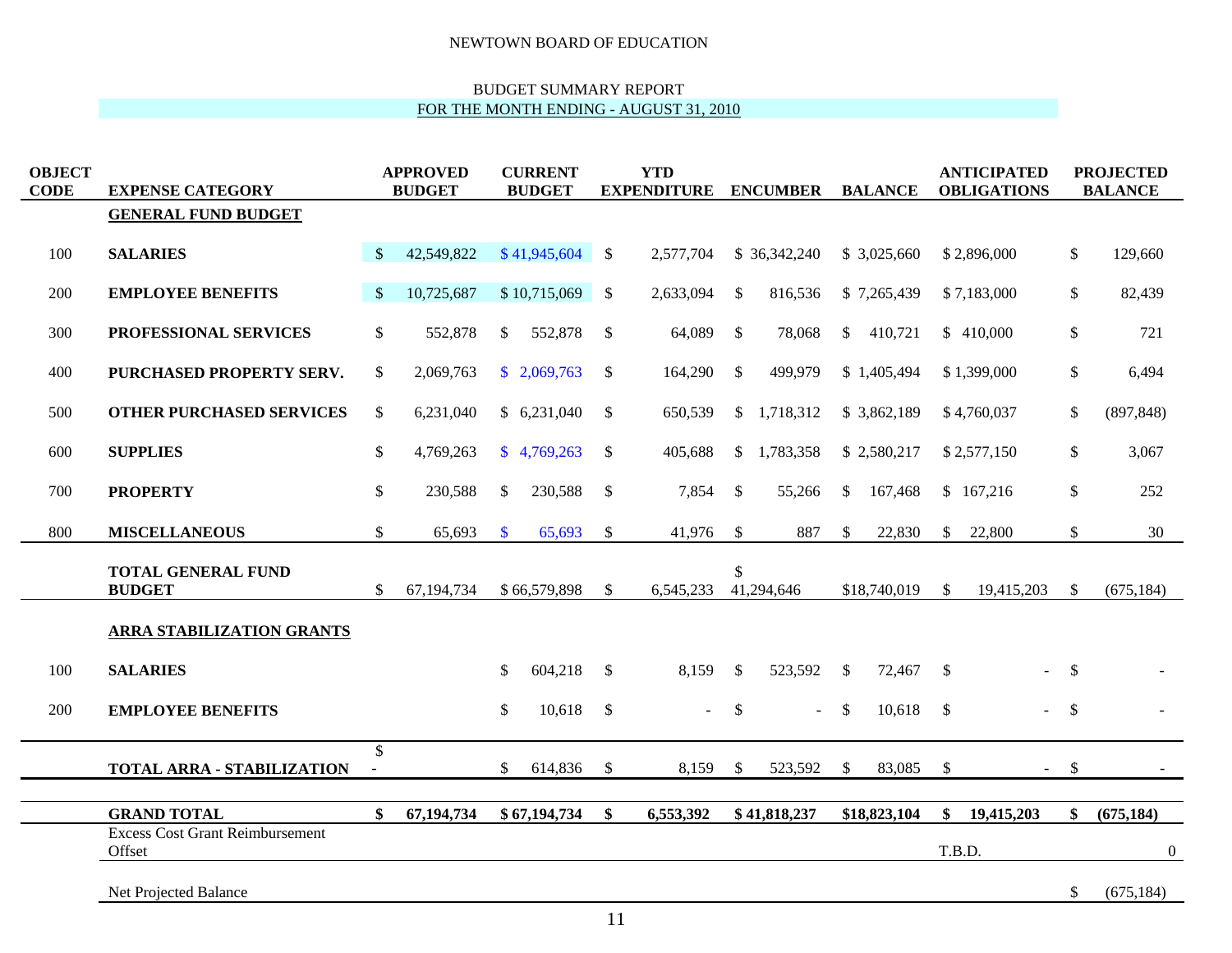# BUDGET SUMMARY REPORT

### FOR THE MONTH ENDING - AUGUST 31, 2010

| <b>OBJECT</b><br><b>CODE</b> | <b>EXPENSE CATEGORY</b>                | <b>APPROVED</b><br><b>BUDGET</b> |               | <b>CURRENT</b><br><b>BUDGET</b> |               | <b>YTD</b><br><b>EXPENDITURE</b> | <b>ENCUMBER</b> |                |              | <b>BALANCE</b> | <b>ANTICIPATED</b><br><b>OBLIGATIONS</b> |                | <b>PROJECTED</b><br><b>BALANCE</b> |         |
|------------------------------|----------------------------------------|----------------------------------|---------------|---------------------------------|---------------|----------------------------------|-----------------|----------------|--------------|----------------|------------------------------------------|----------------|------------------------------------|---------|
|                              | <b>SALARIES</b>                        |                                  |               |                                 |               |                                  |                 |                |              |                |                                          |                |                                    |         |
| 030                          | <b>Administrative Salaries</b>         | \$<br>2,754,132                  |               | \$2,754,132                     | \$            | 485,318                          |                 | \$2,240,103    | \$           | 28,710         | \$                                       | 15,000         | $\mathcal{S}$                      | 13,710  |
| 040                          | Teachers & Specialists Salaries        | \$<br>29,284,230                 |               | \$29,072,098                    | \$            | 1,152,248                        |                 | \$27,589,243   | \$           | 330,606        | \$                                       | 232,000        | \$                                 | 98,606  |
| 060                          | <b>Early Retirement</b>                | \$<br>24,000                     | $\mathcal{S}$ | 24,000                          | \$            |                                  | \$              | $\blacksquare$ | $\sqrt$      | 24,000         | \$                                       | 24,000         | \$                                 |         |
| 070                          | Continuing Ed./Summer School           | \$<br>77,044                     | $\mathbb{S}$  | 77,044                          | \$            | 36,109                           | \$              | 33,525         | \$           | 7,410          | \$                                       | 7,000          | \$                                 | 410     |
| 082                          | Homebound & Tutors Salaries            | \$<br>188,088                    | \$            | 188,088                         | $\mathbb{S}$  | 9,467                            | $\mathbb{S}$    | 116,504        | \$           | 62,118         | \$                                       | 62,000         | \$                                 | 118     |
| 084                          | <b>Certified Substitutes</b>           | \$<br>568,268                    | \$            | 568,268                         | \$            | $\blacksquare$                   | \$              | $\sim$         | \$           | 568,268        | \$                                       | 568,000        | \$                                 | 268     |
| 086                          | Coaching/Activities                    | \$<br>535,533                    | \$            | 535,533                         | \$            | $\blacksquare$                   | \$              | $\blacksquare$ | \$           | 535,533        | \$                                       | 535,000        | \$                                 | 533     |
| 088                          | Staff & Program Development            | \$<br>142,484                    | <sup>\$</sup> | 142,484                         | $\mathcal{L}$ | 21,919                           | $\mathcal{L}$   | 8,423          |              | \$112,142      | \$                                       | 112,000        | \$                                 | 142     |
|                              | <b>CERTIFIED SALARIES</b>              | \$<br>33,573,779                 |               | \$33,361,647                    | \$            | 1,705,061                        |                 | \$29,987,798   |              | \$1,668,788    | \$                                       | 1,555,000      | \$                                 | 113,788 |
| 090                          | Supervisors/Technology Salaries        | \$<br>638,944                    | \$            | 638,944                         | $\$\$         | 97,365                           | $\mathbb{S}$    | 463,717        | \$           | 77,862         | \$                                       | 77,000         | $\boldsymbol{\mathsf{S}}$          | 862     |
| 100                          | Clerical & Secretarial salaries        | \$<br>1,881,644                  |               | \$1,881,644                     | \$            | 220,061                          | $\mathbb{S}$    | 1,650,329      | \$           | 11,254         | \$                                       | 11,000         | \$                                 | 254     |
| 110                          | <b>Educational Assistants</b>          | \$<br>1,780,080                  |               | \$1,387,994                     | \$            | 16,876                           | \$              | 1,376,341      | \$           | (5,223)        | \$                                       | $\blacksquare$ | \$                                 | (5,223) |
| 120                          | Nurses & Medical advisors              | \$<br>538,136                    | \$            | 538,136                         | \$            | 22,832                           | $\mathbb{S}$    | 478,183        | S            | 37,121         | $\mathcal{S}$                            | 37,000         | S.                                 | 121     |
| 130                          | Custodial & Maint Salaries             | \$<br>2,734,065                  |               | \$2,734,065                     | \$            | 406,095                          | \$              | 2,287,798      | \$           | 40,171         | \$                                       | 40,000         | \$                                 | 171     |
| 140                          | <b>Bus Drivers salaries</b>            | \$<br>17,568                     | \$            | 17,568                          | \$            |                                  | $\$\,$          |                | \$           | 17,568         | \$                                       |                | \$                                 | 17,568  |
| 150                          | Career/Job salaries                    | \$<br>100,692                    | \$            | 100,692                         | \$            | 10,849                           | $\mathcal{S}$   | 45,564         | \$           | 44,280         | \$                                       | 44,000         | $\mathbb{S}$                       | 280     |
| 155                          | <b>Special Education Svcs Salaries</b> | \$<br>793,011                    | S.            | 793,011                         | $\$\$         | 47,523                           | \$              | $\sim$         | \$           | 745,488        | $\mathbb{S}$                             | 745,000        | $\mathbb{S}$                       | 488     |
| 170                          | Attendance & Security Salaries         | \$<br>145,140                    | \$            | 145,140                         | \$            | 15,444                           | \$              | 52,510         | $\mathbb{S}$ | 77,186         | \$                                       | 77,000         | \$                                 | 186     |
| 260                          | Extra Work - Non-Cert                  | \$<br>85,400                     | \$            | 85,400                          | \$            | 24,169                           | \$              | $\blacksquare$ | \$           | 61,231         | \$                                       | 61,000         | $\boldsymbol{\mathsf{S}}$          | 231     |
| 280                          | Custodial & Maint. Overtime            | \$<br>213,363                    | $\mathbb{S}$  | 213,363                         | \$            | 10,875                           | \$              |                | \$           | 202,488        | $\mathbb{S}$                             | 202,000        | $\mathbb{S}$                       | 488     |
| 290                          | Civic activities/Park & Rec            | \$<br>48,000                     | \$            | 48,000                          | \$            | 554                              | $\$\,$          | $\sim$         | \$           | 47,446         | \$                                       | 47,000         | $\boldsymbol{\mathsf{S}}$          | 446     |
|                              | <b>NON-CERTIFIED SALARIES</b>          | \$<br>8,976,043                  |               | \$8,583,957                     | \$            | 872,643                          | $\mathbf{\$}$   | 6,354,442      |              | \$1,356,872    | \$                                       | 1,341,000      | \$                                 | 15,872  |
|                              | <b>SUBTOTAL SALARIES</b>               | \$<br>42,549,822                 |               | \$41,945,604                    | \$            | 2,577,704                        |                 | \$36,342,240   |              | \$3,025,660    | S.                                       | 2,896,000      |                                    | 129,660 |
|                              |                                        |                                  |               | \$ (604,218)                    |               |                                  |                 |                |              |                |                                          |                |                                    |         |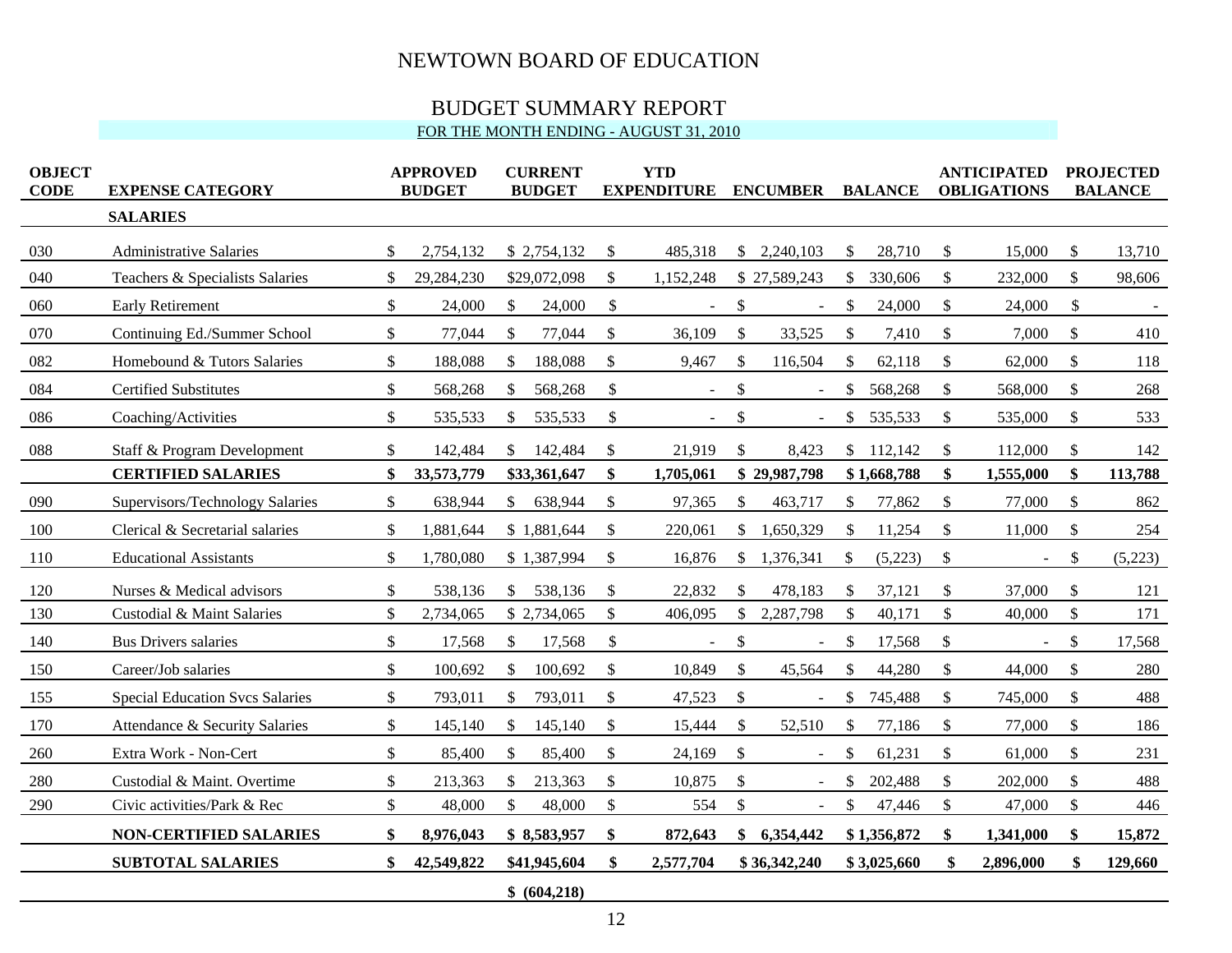# BUDGET SUMMARY REPORT

## FOR THE MONTH ENDING - AUGUST 31, 2010

| <b>OBJECT</b><br><b>CODE</b> | <b>EXPENSE CATEGORY</b>                     |    | <b>APPROVED</b><br><b>BUDGET</b> |    | <b>CURRENT</b><br><b>BUDGET</b> |              | <b>YTD</b><br><b>EXPENDITURE</b> |     | <b>ENCUMBER</b> |               | <b>BALANCE</b> | <b>ANTICIPATED</b><br><b>OBLIGATIONS</b> | <b>PROJECTED</b><br><b>BALANCE</b> |        |  |
|------------------------------|---------------------------------------------|----|----------------------------------|----|---------------------------------|--------------|----------------------------------|-----|-----------------|---------------|----------------|------------------------------------------|------------------------------------|--------|--|
|                              | <b>EMPLOYEE BENEFITS</b>                    |    |                                  |    |                                 |              |                                  |     |                 |               |                |                                          |                                    |        |  |
| 300                          | Medical & Dental Expenses                   | \$ | 8,311,828                        |    | \$8,301,210                     | \$           | 2,022,841                        | \$  | 477,760         |               | \$5,800,609    | \$<br>5,800,000                          | \$                                 | 609    |  |
| 310                          | Life Insurance                              | \$ | 81,477                           | \$ | 81,477                          | \$           | 13,157                           | \$  | $\sim$          | \$            | 68,320         | \$<br>68,000                             | \$                                 | 320    |  |
| 320                          | FICA & Medicare                             | \$ | 1,257,285                        |    | \$1,257,285                     | \$           | 101,986                          | \$  | $\sim$          |               | \$1,155,299    | \$<br>1,155,000                          | \$                                 | 299    |  |
| 330                          | Pensions                                    | \$ | 407,215                          | \$ | 407,215                         | $\mathbb{S}$ | 372,765                          | \$  | 34,450          | \$            |                | \$<br>$\overline{\phantom{a}}$           | \$                                 |        |  |
| 340                          | Unemployment & Employee Assist.             | \$ | 196,241                          | \$ | 196,241                         | \$           | 600                              | \$  |                 | $\mathcal{S}$ | 195,641        | \$<br>155,000                            | \$                                 | 40,641 |  |
| 350                          | <b>Workers Compensation</b>                 | \$ | 471,641                          | \$ | 471,641                         | $\mathbb{S}$ | 121,745                          | \$  | 304,326         | \$            | 45,570         | \$<br>5,000                              | \$                                 | 40,570 |  |
|                              | <b>SUBTOTAL EMPLOYEE</b><br><b>BENEFITS</b> | \$ | 10,725,687                       |    | \$10,715,069                    |              | 2,633,094                        | \$  | 816,536         |               | \$7,265,439    | 7,183,000                                |                                    | 82,439 |  |
|                              |                                             |    |                                  | \$ | (10,618)                        |              |                                  |     |                 |               |                |                                          |                                    |        |  |
|                              | PROFESSIONAL SERVICES                       |    |                                  |    |                                 |              |                                  |     |                 |               |                |                                          |                                    |        |  |
| 370                          | Professional Services                       | \$ | 336,167                          | \$ | 336,167                         | \$           | 34,986                           | \$  | 43,600          | $\mathcal{S}$ | 257,581        | \$<br>257,000                            | \$                                 | 581    |  |
| 380                          | Professional Educational Ser.               | \$ | 216,711                          | \$ | 216,711                         | \$           | 29,103                           | \$  | 34,468          | $\mathbb{S}$  | 153,140        | \$<br>153,000                            | \$                                 | 140    |  |
|                              | <b>SUBTOTAL PROFESSIONAL SVCS</b>           | \$ | 552,878                          | \$ | 552,878                         | \$           | 64,089                           | \$  | 78,068          | \$            | 410,721        | \$<br>410,000                            | \$                                 | 721    |  |
|                              | <b>PURCHASED PROPERTY SVCS</b>              |    |                                  |    |                                 |              |                                  |     |                 |               |                |                                          |                                    |        |  |
| 400                          | Buildings & Grounds Services                | \$ | 669,396                          | \$ | 669,396                         | \$           | 97,043                           | \$. | 307,668         | \$            | 264,685        | \$<br>260,000                            | \$                                 | 4,685  |  |
| 410                          | Utility Services - Water & Sewer            | \$ | 126,950                          | \$ | 126,950                         | \$           | 9,662                            | \$  |                 | \$            | 117,288        | \$<br>117,000                            | \$                                 | 288    |  |
| 440                          | Building, Site & Emergency Repairs          | \$ | 460,850                          | \$ | 460,850                         | \$           | 23,461                           | \$  | 17,965          | \$            | 419,424        | \$<br>419,000                            | \$                                 | 424    |  |
| 490                          | <b>Equipment Repairs</b>                    | \$ | 223,101                          | S. | 223,101                         | \$           | 9,493                            | \$  | 33,060          | \$            | 180,548        | \$<br>180,000                            | \$                                 | 548    |  |
| 500                          | Rentals - Building & Equipment              | \$ | 347,466                          | \$ | 347,466                         | \$           | 15,596                           | \$  | 77,346          |               | \$254,524      | \$<br>254,000                            | \$                                 | 524    |  |
| 510                          | Building & Site Improvements                | \$ | 242,000                          | \$ | 242,000                         | \$           | 9,035                            | \$  | 63,940          | $\mathbb{S}$  | 169,025        | \$<br>169,000                            | \$                                 | 25     |  |
|                              | <b>SUBTOTAL PUR. PROPERTY SER.</b>          | \$ | 2,069,763                        |    | \$2,069,763                     | \$           | 164,290                          | \$  | 499,979         |               | \$1,405,494    | \$<br>1,399,000                          | \$                                 | 6,494  |  |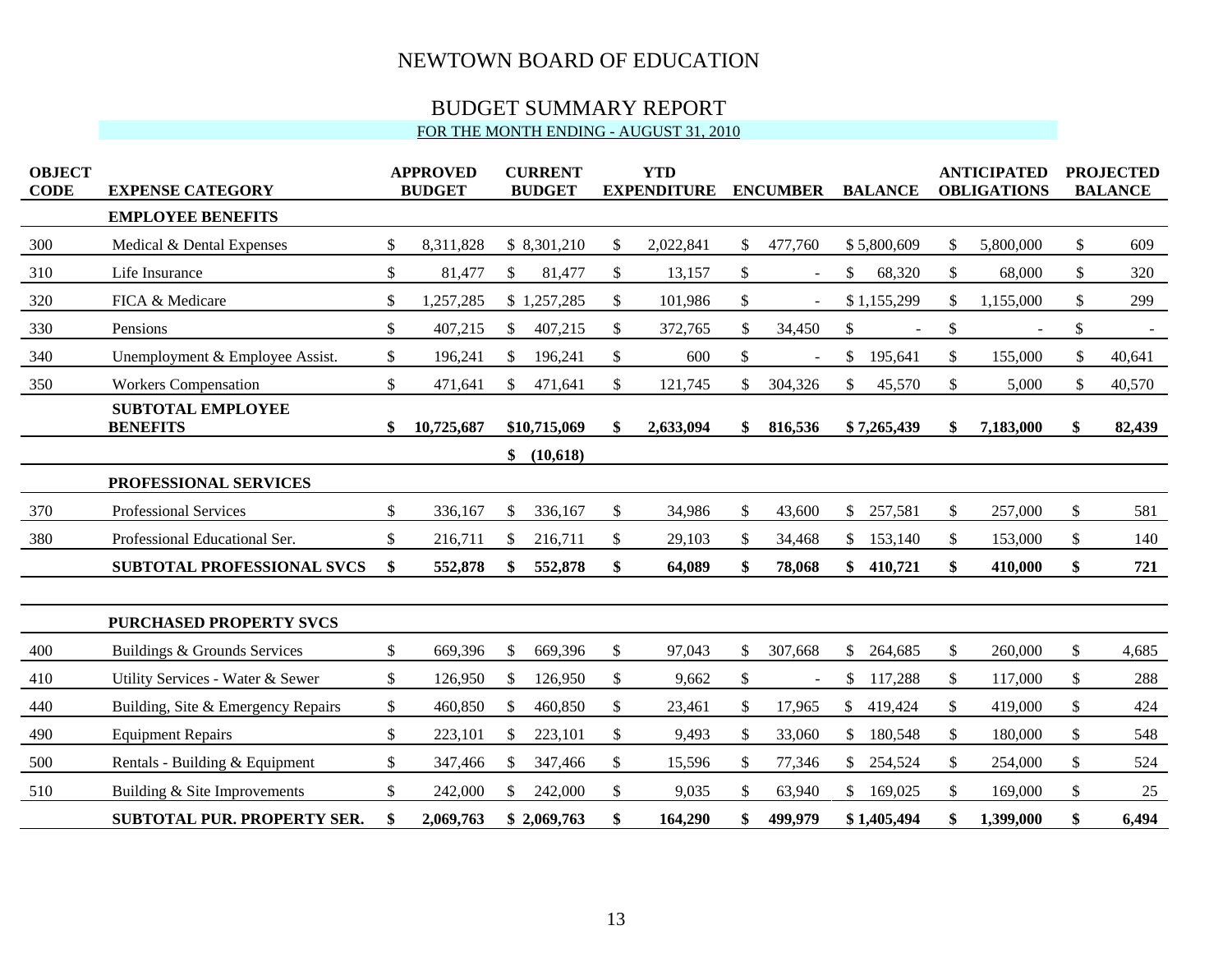# NEWTOWN BOARD OF EDUCATION BUDGET SUMMARY REPORT FOR THE MONTH ENDING - AUGUST 31, 2010

| <b>OBJECT</b><br><b>CODE</b> | <b>EXPENSE CATEGORY</b>                 | <b>APPROVED</b><br><b>BUDGET</b> |           | <b>CURRENT</b><br><b>BUDGET</b> |             | <b>YTD</b><br><b>EXPENDITURE</b> |         | <b>ENCUMBER</b> |                | <b>BALANCE</b> |              |               | <b>ANTICIPATED</b><br><b>OBLIGATIONS</b> | <b>PROJECTED</b><br><b>BALANCE</b> |              |  |
|------------------------------|-----------------------------------------|----------------------------------|-----------|---------------------------------|-------------|----------------------------------|---------|-----------------|----------------|----------------|--------------|---------------|------------------------------------------|------------------------------------|--------------|--|
|                              | <b>OTHER PURCHASED SERVICES</b>         |                                  |           |                                 |             |                                  |         |                 |                |                |              |               |                                          |                                    |              |  |
| 520                          | <b>Contracted Services</b>              | \$                               | 325,851   | \$                              | 325,851     | $\$$                             | 97,382  | \$              | 25,978         | \$             | 202,491      | \$            | 202,000                                  | \$                                 | 491          |  |
| 540                          | <b>Transportation Services</b>          | \$                               | 4,111,456 |                                 | \$4,111,456 | \$                               | 110,632 | \$              | $\blacksquare$ |                | \$4,000,824  |               | \$4,000,000                              | \$                                 | 824          |  |
| 570                          | Insurance - Property & Liability        | \$                               | 355,046   | $\mathbb{S}$                    | 355,046     | \$                               | 91,886  | \$              | $\overline{a}$ | \$             | 263,160      | \$.           | 249,037                                  | \$                                 | 14,123       |  |
| 610                          | Communications                          | \$                               | 157,898   | $\mathcal{S}$                   | 157,898     | $\mathsf{\$}$                    | 20,462  | \$              | 90,891         | \$             | 46,545       | $\mathbb{S}$  | 46,000                                   | $\mathbb{S}$                       | 545          |  |
| 625                          | <b>Printing Services</b>                | \$                               | 58,274    | \$                              | 58,274      | \$                               | 2,177   | $\mathcal{S}$   | 1,671          | $\mathcal{S}$  | 54,425       | \$            | 54,000                                   | \$                                 | 425          |  |
| 630                          | Tuition - Out of District               | \$                               | 996,741   | \$                              | 996,741     | \$                               | 323,462 |                 | \$1,588,252    |                | \$ (914,972) | \$            |                                          |                                    | \$(914, 972) |  |
| 640                          | Student Travel & Staff Mileage          | $\mathbb{S}$                     | 225,774   | \$                              | 225,774     | \$                               | 4,538   | $\mathbb{S}$    | 11,520         | $\mathbb{S}$   | 209,716      | \$            | 209,000                                  | \$                                 | 716          |  |
|                              | <b>SUBTOTAL OTHER PURCHASED</b><br>SER. | \$                               | 6,231,040 |                                 | \$6,231,040 | \$                               | 650,539 |                 | \$1,718,312    |                | \$3,862,189  |               | \$4,760,037                              |                                    | \$(897,848)  |  |
|                              | <b>SUPPLIES</b>                         |                                  |           |                                 |             |                                  |         |                 |                |                |              |               |                                          |                                    |              |  |
| 660                          | Instructional & Library Supplies        | \$                               | 968,878   | \$                              | 968,878     | \$                               | 136,362 | \$              | 205,315        | \$             | 627,201      | \$            | 627,150                                  | \$                                 | 51           |  |
| 684                          | Software, Medical & Office Sup.         | \$                               | 175,528   | \$                              | 175,528     | \$                               | 13,566  | \$              | 15,939         | $\mathbb{S}$   | 146,023      | S.            | 146,000                                  | \$                                 | 23           |  |
| 690                          | <b>Plant Supplies</b>                   | \$                               | 346,700   | \$                              | 346,700     | \$                               | 15,893  | \$              | 53,701         | \$             | 277,106      |               | 277,000                                  | \$                                 | 106          |  |
| 710                          | Electric                                | $\mathbb{S}$                     | 1,623,865 |                                 | \$1,623,865 | $\mathbb{S}$                     | 123,610 | $\mathbb{S}$    | 1,477,419      | $\mathbb{S}$   | 22,835       | \$            | 22,000                                   | $\mathbb{S}$                       | 835          |  |
| 720                          | Propane & Natural Gas                   | \$                               | 483,150   | \$                              | 483,150     | \$                               | 3,324   | \$              | $\blacksquare$ | \$             | 479,826      | $\mathbb{S}$  | 479,000                                  | \$                                 | 826          |  |
| 730                          | Fuel Oil                                | \$                               | 445,247   | \$                              | 445,247     | \$                               | $\sim$  | \$              | $\blacksquare$ | \$             | 445,247      |               | 445,000                                  | \$                                 | 247          |  |
| 750                          | Fuel For Vehicles & Equip.              | \$                               | 383,114   | $\mathcal{S}$                   | 383,114     | \$                               |         | \$              |                | \$             | 383,114      | <sup>\$</sup> | 383,000                                  | $\mathbb{S}$                       | 114          |  |
| 790                          | Textbooks                               | \$                               | 342,781   | \$                              | 342,781     | \$                               | 112,932 | \$              | 30,983         |                | \$198,866    | \$            | 198,000                                  | \$                                 | 866          |  |
|                              | <b>SUBTOTAL SUPPLIES</b>                | \$                               | 4,769,263 |                                 | \$4,769,263 | \$                               | 405,688 |                 | \$1,783,358    |                | \$2,580,217  |               | \$2,577,150                              | \$                                 | 3,067        |  |
|                              | <b>PROPERTY</b>                         |                                  |           |                                 |             |                                  |         |                 |                |                |              |               |                                          |                                    |              |  |
| 830                          | Capital Improvements (Sewers)           | \$                               | 124,177   | \$                              | 124,177     | \$                               | $\sim$  | \$              | $\blacksquare$ | $\mathbb{S}$   | 124,177      | \$            | 124,000                                  | \$                                 | 177          |  |
| 870                          | <b>Technology Equipment</b>             | \$                               | 69,116    | \$                              | 69,116      | \$                               | 7,854   | \$              | 51,847         | \$             | 9,416        | \$            | 9,416                                    | \$                                 | (0)          |  |
| 880                          | Other Equipment                         | \$                               | 37,295    | $\mathbb{S}$                    | 37,295      | \$                               |         | \$              | 3,419          | \$             | 33,876       | \$            | 33,800                                   | \$                                 | 76           |  |
|                              | <b>SUBTOTAL PROPERTY</b>                | \$                               | 230,588   | \$                              | 230,588     | \$                               | 7,854   | \$              | 55,266         |                | \$167,468    | \$            | 167,216                                  | \$                                 | 252          |  |